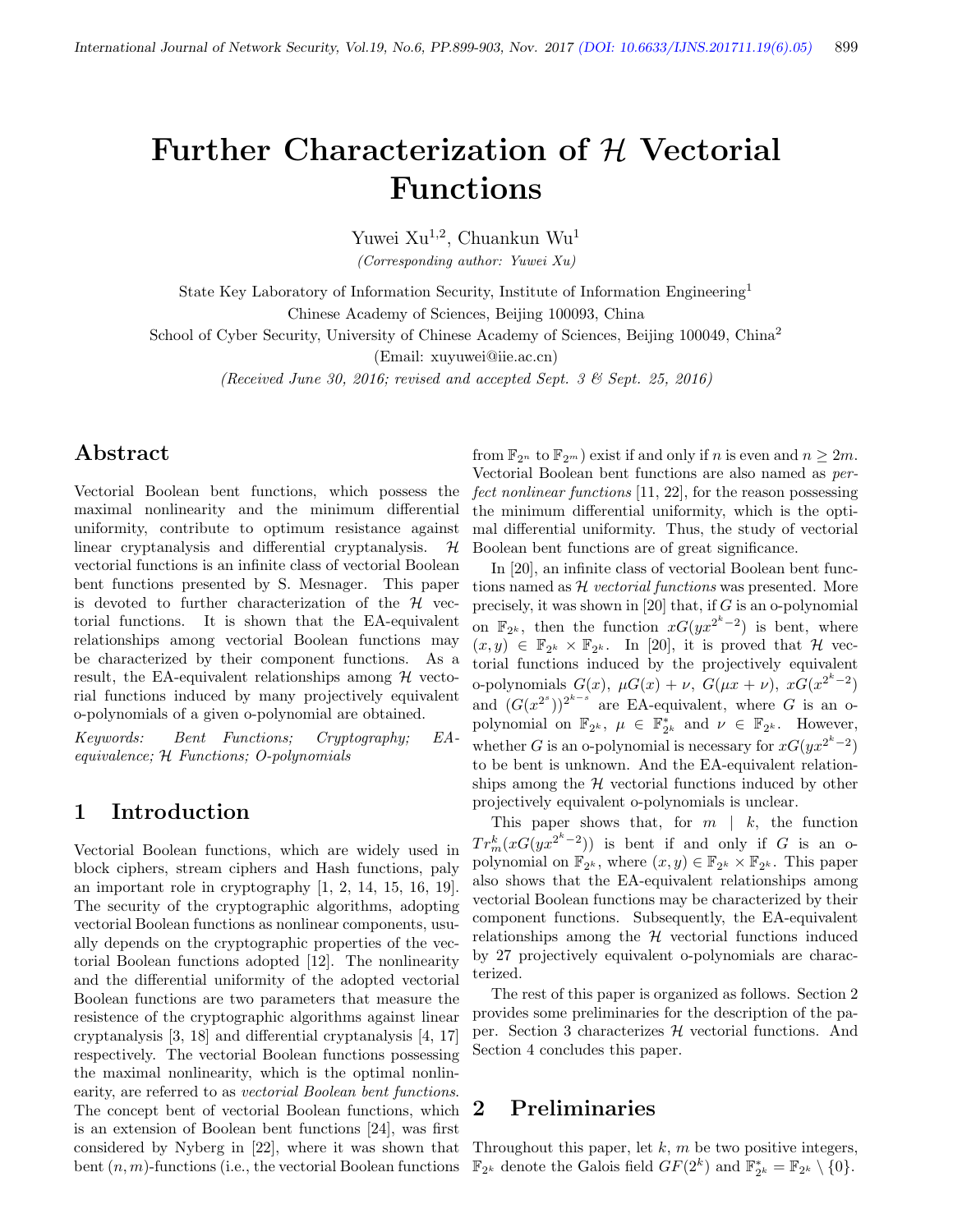defined as

$$
Tr_m^k(x) = x + x^{2^m} + x^{2^{2m}} + \dots + x^{2^{\left(\frac{k}{m}-1\right)m}}.
$$

In particular,  $Tr_1^k(x)$  is called the absolute trace function on  $\mathbb{F}_{2^k}$ . Note that the trace function has the well known properties that  $Tr_m^k(x) = Tr_1^m \circ Tr_m^k(x)$  and  $Tr_m^k(x) =$  $Tr_m^k(x^2)$ .

A mapping  $G: \mathbb{F}_{2^k} \to \mathbb{F}_{2^m}$  is referred to as a vectorial Boolean function, which is also known as a  $(k, m)$ function, a multiple output Boolean function or an Sbox. Particularly,  $G$  is a  $k$ -variable Boolean function if  $m = 1$ . A  $(k, m)$ -function G can be represented as  $G = (g_1, g_2, \dots, g_m)$ , where  $g_1, g_2, \dots, g_m$  are m Boolean functions on  $\mathbb{F}_{2^k}$  and called the *coordinate functions* of G. Any nonzero linear combination of the coordinate functions is called a component function of G, and can be represented as  $Tr_1^m(\lambda G)$ , where  $\lambda \in \mathbb{F}_{2^m}^*$ .

A  $(k, m)$ -function G can be uniquely represented in the univariate polynomial representation as  $G(x)$  =  $\sum_{i=0}^{2^k-1} a_i x^i$ , where  $a_i \in \mathbb{F}_{2^k}$ . The algebraic degree of G, denoted by  $deg(G)$ , is defined as  $deg(G) = \max\{wt(i) :$  $0 \leq i \leq 2^k - 1, a_i \neq 0$ , where  $wt(i)$  denotes the *Hamming* weight of i, i.e., the number of 1's of i in its 2-adic representation. G is called an affine vectorial Boolean function if  $deg(G) \leq 1$ . Particularly, a linear vectorial Boolean functions is a affine vectorial Boolean functions with algebraic degree 1 and constant term null, or with algebraic degree 0 (i.e., constant function). For  $m \mid k$ , G can also be represented in a non-unique way as

$$
G(x) = Tr_m^k(P(x)), \ P(x) \in \mathbb{F}_{2^k}[x].
$$

An  $(n, m)$ -function F with  $n = 2k$  can be uniquely represented in the bivariate polynomial representation as  $F(x,y) = \sum_{0 \leq i_1, i_2 \leq 2^k - 1} a_{i_1, i_2} x^{i_1} y^{i_2}$ , where  $(x, y) \in$  $\mathbb{F}_{2^k} \times \mathbb{F}_{2^k}$  and  $\overline{a_{i_1,i_2}} \in \mathbb{F}_{2^k}$ . The algebraic degree of F is  $deg(F) = \max\{wt(i_1)+wt(i_2): 0 \leq i_1, i_2 \leq 2^k-1, a_{i_1,i_2} \neq 0\}$ 0. For  $m \mid k$ , F can also be represented non-uniquely as

$$
F(x, y) = Tr_m^k(P(x, y)), \ P(x, y) \in \mathbb{F}_{2^k}[x, y].
$$

The *nonlinearity* of a  $k$ -variable Boolean function  $g$ , denoted by  $nl(g)$ , is defined as  $nl(g) = \min_{g' \in A_k} d(g, g')$ , where  $\mathbb{A}_k$  is the set of all the k-variable affine Boolean functions and  $d(g, g')$  is the Hamming distance between g and g', i.e., the cardinality of the set  $\{x \in \mathbb{F}_{2^k} :$  $g(x) \neq g'(x)$ . The nonlinearity of g can be measured by  $nl(g) = 2^{k-1} - \frac{1}{2} \max_{\omega \in \mathbb{F}_{2^k}} W_g(\omega)$ , where  $W_g(\omega) =$  $\sum_{x \in \mathbb{F}_{2^k}} (-1)^{g(x)+Tr_1^k(\omega x)}$  is the *Walsh transform* of g. The Walsh spectrum of g is the set  $\{W_g(\omega): \omega \in \mathbb{F}_{2^k}\}.$  The well known Parseval's equation  $\sum_{\omega \in \mathbb{F}_{2^k}} (W_g(\omega))^2 = 2^{2k}$ implies that  $nl(g) \leq 2^{k-1} - 2^{\frac{k}{2}-1}$ . An *n*-variable Boolean function  $f$  with  $n$  even is referred to as a *Boolean bent* function if and only if  $nl(f) = 2^{n-1} - 2^{\frac{n}{2}-1}$ .

by  $nl(G)$ , is defined as  $nl(G) = \min\{nl(Tr_1^m(\lambda G)) : \mathbb{F}_{2^k} \times \mathbb{F}_{2^k}.\}$ 

For  $m \mid k$ , the trace function  $Tr_m^k : \mathbb{F}_{2^k} \to \mathbb{F}_{2^m}$  is  $\lambda \in \mathbb{F}_{2^m}^*$ . The nonlinearity of G can be measured by  $nl(G) = 2^{k-1} - \frac{1}{2} \max_{\omega \in \mathbb{F}_{2^k}} \max_{\lambda \in \mathbb{F}_{2^m}^*} W_G(\omega, \lambda)$ , where  $W_G(\omega, \lambda) = \sum_{x \in \mathbb{F}_{2^k}} (-1)^{Tr_1^m(\lambda G(x)) + Tr_1^k(\omega x)}$  is the Walsh  $transform$  of  $G$ . The Walsh spectrum of  $G$  is the set  $\{W_G(\omega,\lambda) : \omega \in \mathbb{F}_{2^k}, \lambda \in \mathbb{F}_{2^m}^*\}.$  The Parseval's equation also implies that, for the  $(k, m)$ -function  $G, nl(G) \le$  $2^{k-1} - 2^{\frac{k}{2}-1}$ . An  $(n, m)$ -function F with n even is referred to as a vectorial Boolean bent function if and only if  $nl(F) = 2^{n-1} - 2^{\frac{n}{2}-1}$ . The bent property of vectorial Boolean functions can be characterized by their component functions.

> **Definition 1.** An  $(n, m)$ -function F with n even is bent if and only if all of its component functions are Boolean bent functions (i.e.,  $Tr_1^m(\lambda F)$  is bent for every  $\lambda \in \mathbb{F}_{2^m}^*$ ).

> The extended affine equivalence (EA-equivalence) and the Carlet-Charpin-Zinoviev equivalence (CCZequivalence) are two greatly useful tools to study the existence, constructions and various properties of vectorial Boolean functions. Although EA-equivalence is a particular case of CCZ-equivalence [6, 9], the two concepts of equivalent relations are coincident in some special cases [5], such as Boolean functions [6] and vectorial Boolean bent functions [7]. Note that the nonlinearity is an EA-invariant parameter [9]. Here, we recall the definition of EA-equivalence.

> **Definition 2** ([5, 9, 23]). Let  $G$ ,  $G'$  be two  $(k, m)$ functions and

$$
G'=A_3\circ G\circ A_2+A_1.
$$

The corresponding concepts of equivalence between G and  $G'$  are called:

- Linear equivalence, if  $A_3$  and  $A_2$  are two linear permutations on  $\mathbb{F}_{2^m}$  and  $\mathbb{F}_{2^k}$  respectively, and  $A_1$  is null.
- Affine equivalence, if  $A_3$  and  $A_2$  are two affine permutations on  $\mathbb{F}_{2^m}$  and  $\mathbb{F}_{2^k}$  respectively, and  $A_1$  is null.
- Extended affine equivalence (EA-equivalence), if  $A_3$ and  $A_2$  are two affine permutations on  $\mathbb{F}_{2^m}$  and  $\mathbb{F}_{2^k}$ respectively, and  $A_1$  is an affine  $(k, m)$ -function.

We recall the definition of o-polynomials.

**Definition 3** ([10]). A permutation polynomial G on  $\mathbb{F}_{2^k}$ is called an oval polynomial (o-polynomial), if the function

$$
x \in \mathbb{F}_{2^k} \mapsto \begin{cases} \frac{G(x+\gamma)+G(\gamma)}{x}, & \text{if } x \neq 0\\ 0, & \text{if } x = 0 \end{cases}
$$

is a permutation on  $\mathbb{F}_{2^k}$  for every  $\gamma \in \mathbb{F}_{2^k}$ .

In the end of this section, we recall two useful lemmas.

The nonlinearity of a  $(k,m)$ -function G, denoted if and only if G is an o-polynomial on  $\mathbb{F}_{2^k}$ , where  $(x,y) \in$ **Lemma 1** ([10]). The function  $Tr_1^k(xG(yx^{2^k-2}))$  is bent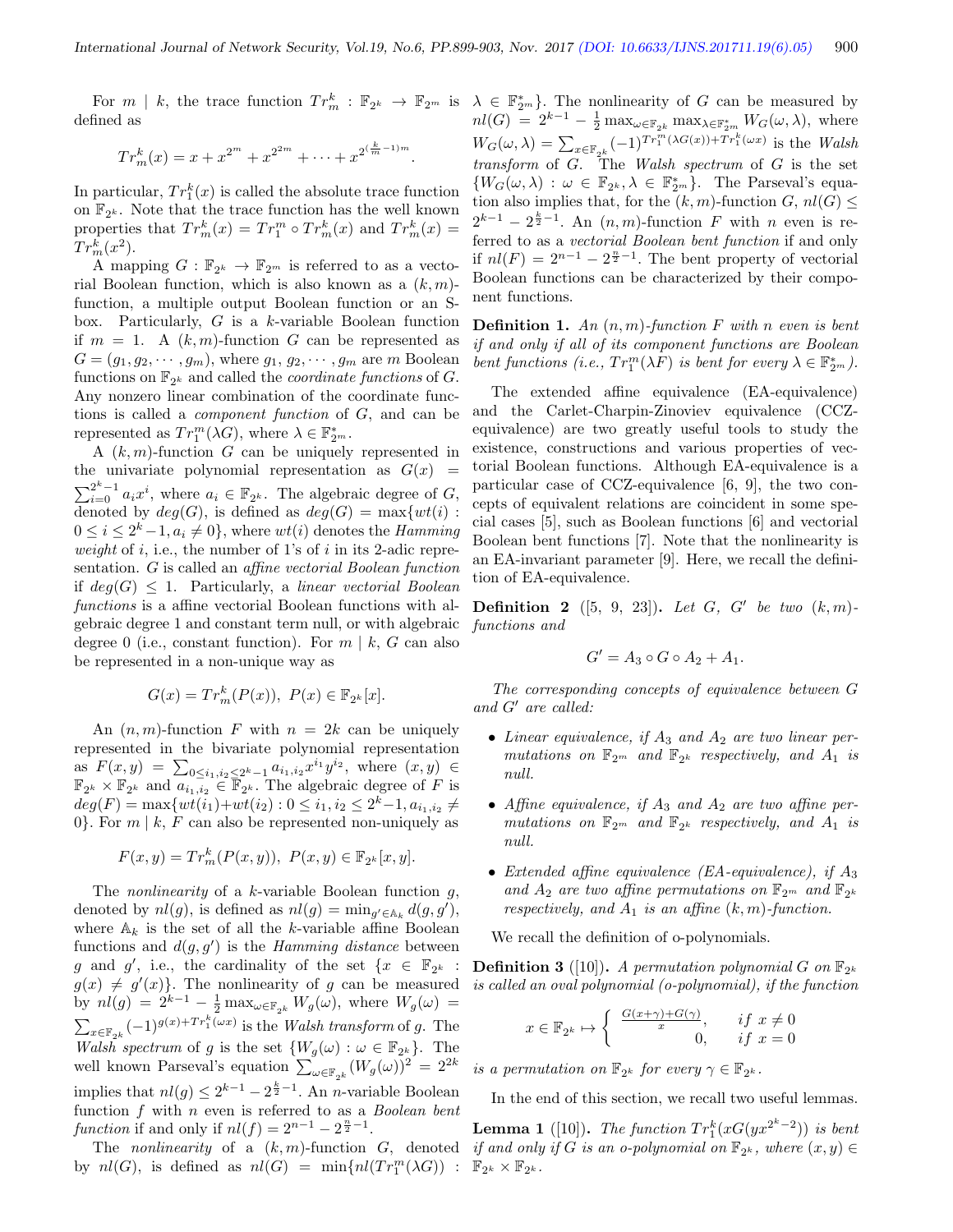$\Box$ 

**Lemma 2** ([10]). Let G be an o-polynomial on  $\mathbb{F}_{2^k}$ . For every  $\lambda \in \mathbb{F}_{2^k}^*$ ,  $Tr_1^k(xG(yx^{2^k-2}))$  and  $Tr_1^k(\lambda xG(yx^{2^k-2}))$ are EA-equivalent, where  $(x, y) \in \mathbb{F}_{2^k} \times \mathbb{F}_{2^k}$ .

# 3 Further Characterization of H vectorial functions

In  $[20]$ , S. Mesnager shown that, if G is an o-polynomial on  $\mathbb{F}_{2^k}$ , then the function  $xG(yx^{2^k-2})$  is bent,  $(x, y) \in$  $\mathbb{F}_{2^k} \times \mathbb{F}_{2^k}$ , which is referred to as  $\mathcal{H}$  vectorial functions. Here we give the following conclusion.

**Theorem 1** (*H* vectorial functions). Let  $m \mid k$ . Then the projectively equivalent o-polynomials into four classes. function

$$
Tr_m^k(xG(yx^{2^k-2}))
$$

is bent if and only if G is an o-polynomial on  $\mathbb{F}_{2^k}$ , where  $(x, y) \in \mathbb{F}_{2^k} \times \mathbb{F}_{2^k}.$ 

Proof. According to Lemma 1, the necessity is obvious. Assume G is an o-polynomial on  $\mathbb{F}_{2^k}$ . According to Lemma 2, for any  $\lambda_1, \lambda_2 \in \mathbb{F}_{2^m}^*$ , the bent properties of  $Tr_1^k(\lambda_1 xG(yx^{2^k-2}))$  and  $Tr_1^k(\lambda_2 xG(yx^{2^k-2}))$  are the same. According to Definition 1 and Lemma 1, the suffi-

ciency holds.

Proposition 2 in [20] showed that, the function  $xG(yx^{2^k-2})$  is EA-equivalent to every one of  $\mu xG(yx^{2^k-2}) + \nu$ ,  $xG(\mu yx^{2^k-2} + \nu)$ ,  $yG(y^{2^k-2}x)$  and  $x(G(y^{2^s}x^{2^k+2^s-2}))^{2^{k-s}}$ , where G is an o-polynomial on  $\mathbb{F}_{2^k}$ ,  $s \in \mathbb{N}$ ,  $\mu \in \mathbb{F}_{2^k}^*$  and  $\nu \in \mathbb{F}_{2^k}$ . That is, S. Mesnager's  $H$  vectorial functions induced by the projectively equivalent o-polynomials  $G(x)$ ,  $\mu G(x)+\nu$ ,  $G(\mu x+\nu)$ ,  $xG(x^{2^k-2})$ and  $(G(x^{2^s}))^{2^{k-s}}$  are EA-equivalent. Recall that two opolynomials  $G$  and  $G'$  are called projectively equivalent  $[8]$ if  $G^{\alpha} = \frac{G(x) + G(0)}{G(1) + G(0)}$  and  $G'^{\alpha} = \frac{G'(x) + G'(0)}{G'(1) + G'(0)}$  define equivalent hyperovals. However, the proof of Proposition 2 in [20] is based on special forms of the four projectively equivalent o-polynomials  $\mu G(x) + \nu$ ,  $G(\mu x + \nu)$ ,  $xG(x^{2^k-2})$  and  $(G(x^{2^s}))^{2^{k-s}}$ , which is not suitable for the general case.

Here, we introduce a new technique for studying the EA-equivalent relationships among the  $H$  vectorial functions induced by projectively equivalent o-polynomials. That is, the EA-equivalent relationships among vectorial Boolean functions may be characterized by their component functions. By this means, the EA-equivalent relationships among  $H$  vectorial functions induced by more projectively equivalent o-polynomials of a given opolynomial can be characterized.

**Lemma 3.** Let  $G$ ,  $G'$  be two  $(k, m)$ -functions. Then there exist some affine  $(k, m)$ -function  $A_1$  and some affine permutation  $A_2$  on  $\mathbb{F}_{2^k}$  such that  $G' = G \circ A_2 + A_1$  if and only if  $Tr_1^m(G)$  and  $Tr_1^m(G')$  are EA-equivalent.

Proof. The necessity is obvious. In the following, we prove the sufficiency.

By Definition 2,  $Tr_1^m(G)$  and  $Tr_1^m(G')$  are EAequivalent if and only if there exist some affine permutation  $A_2$  on  $\mathbb{F}_{2^k}$  and some k-variable affine Boolean function g such that  $Tr_1^m(G'(x)) = Tr_1^m(G(A_2(x))) +$  $g(x)$ . For the k-variable affine Boolean function g, there exists some affine function  $P(x) \in \mathbb{F}_{2^k}[x]$  such that  $g(x) = Tr_1^k(P(x)) = Tr_1^m \circ Tr_m^k(P(x))$ . Let  $A_1(x) =$  $Tr_m^k(P(x))$ . Then  $A_1$  is an affine  $(k, m)$ -function. Thus,  $Tr_1^m(G'(x)) = Tr_1^m(G(A_2(x))) + Tr_1^m(A_1(x))$ , i.e.,  $Tr_1^m(G'(x) + G(A_2(x)) + A_1(x)) \equiv 0$ . Then  $G' = G \circ A_2 +$  $A_1.$ П

Following from the discussions in [10, 8], we divide 27

**Lemma 4.** Let G be an o-polynomial on  $\mathbb{F}_{2^k}$ . Denote  $\tau_1 = G(x), \ \tau_2 = G^{-1}(x), \ \tau_3 = (xG(x^{2^k-2}))^{-1}, \ \tau_4 =$  $(x+xG(x^{2^k-2}+1))^{-1}$ , and

$$
S_{\tau_1} = \{G(x), (G(x^{2^s}))^{2^{k-s}}, \mu G(x) + \nu, G(\mu x + \nu),
$$
  
\n
$$
xG(x^{2^k-2}), G(x+1) + 1, x(G(x^{2^k-2}+1) + 1),
$$
  
\n
$$
x + (x+1)G(x(x+1)^{2^k-2}),
$$
  
\n
$$
(x+1)G((x+1)^{2^k-2}) + 1,
$$
  
\n
$$
S_{\tau_2} = \{G^{-1}(x), zG^{-1}(x^{2^k-2}), G^{-1}(x+1) + 1,
$$
  
\n
$$
x(G^{-1}(x^{2^k-2}+1) + 1),
$$
  
\n
$$
x + (x+1)G^{-1} \cdot (x(x+1)^{2^k-2}),
$$
  
\n
$$
(x+1)G^{-1}((x+1)^{2^k-2}) + 1,
$$
  
\n
$$
(xG^{-1}(x^{2^k-2}))^{-1},
$$
  
\n
$$
(xG^{-1}(x^{2^k-2}))^{-1},
$$
  
\n
$$
(xG^{2^k-2} + (x^{2^k-2}+1)G((x+1)^{2^k-2}))^{-1})^{-1},
$$
  
\n
$$
(x+1)G((x+1)^{2^k-2}) + 1)^{-1},
$$
  
\n
$$
(x+1)G((x+1)^{2^k-2}) + 1)^{-1},
$$
  
\n
$$
(x+1)G((x+1)^{2^k-2}) + 1)^{-1},
$$
  
\n
$$
(x+1)G((x+1)^{2^k-2}) + 1)^{-1},
$$
  
\n
$$
(x+1)G(x^{2^k-2}+1)G^{-1}((x+1)^{2^k-2}))^{-1})^{-1},
$$
  
\n
$$
(x+1)G^{-1}(x \cdot (x+1)^{2^k-2}))^{-1},
$$
  
\n
$$
(x+(x+1)G^{-(1)}(x \cdot (x+1)^{2^k-2}))^{-1},
$$
  
\n
$$
x(x^{2^k-2}+(x^{2^k-2}+1)G^{-1}((x+1)^{2^k-2}))^{-1},
$$
  
\n<math display="block</math>

where  $s \in \mathbb{N}$ ,  $\mu \in \mathbb{F}_{2^k}^*$  and  $\nu \in \mathbb{F}_{2^k}$ . Let  $i_1, i_2 \in$  ${\tau_1, \tau_2, \tau_3, \tau_4}, G_1 \in S_{i_1} \text{ and } G_2 \in S_{i_2}.$ . Then  $Tr_1^k(xG_1(yx^{2^k-2}))$  and  $Tr_1^k(xG_2(yx^{2^k-2})),$  where  $(x, y) \in$  $\mathbb{F}_{2^k}\times\mathbb{F}_{2^k},$ 

- 1) are EA-equivalent if  $i_1 = i_2$ ;
- 2) may be EA-inequivalent if  $i_1 \neq i_2$ .

According to Lemma 3 and Lemma 4, we deduce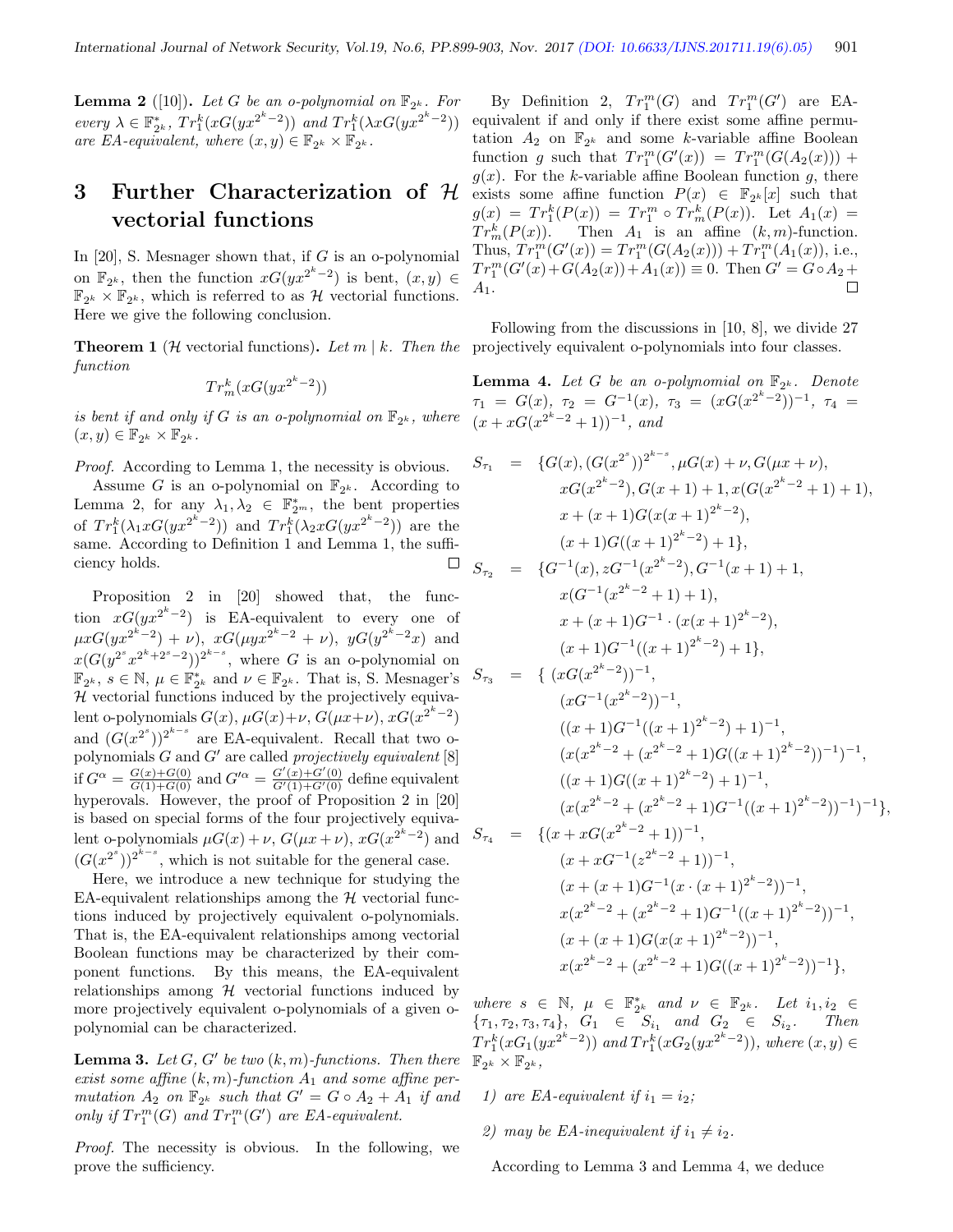**Theorem 2.** Let the parameters be identified with  $\text{References}$ those in Lemma 4. Then  $Tr_m^k(xG_1(yx^{2^k-2}))$  and  $Tr_m^k(xG_2(yx^{2^k-2})),$  where  $(x, y) \in \mathbb{F}_{2^k} \times \mathbb{F}_{2^k}, G_1 \in S_{i_1}$ and  $G_2 \in S_{i_2}$ ,

- 1) are EA-equivalent if  $i_1 = i_2$ ;
- 2) may be EA-inequivalent if  $i_1 \neq i_2$ .

Note that  $H$  vectorial functions viewed in univariate representation are Niho vectorial Boolean bent functions. Indeed, the result of Lemma 4 in [10] can be extend to  $(n, m)$ -functions with  $n = 2k$ , which indicates that the restrictions of  $H$  vectorial functions to the vector space  $\omega \mathbb{F}_{2^k}$  are linear for all  $\omega \in \mathbb{F}_{2^n}^*$ . Recall that a positive integer d (in the sense of modulo  $2<sup>n</sup> - 1$ ) is named as a Niho exponent and  $x^d$  a Niho power function if the restriction of  $x^d$  to  $\mathbb{F}_{2^k}$  is linear [13, 21], i.e.,  $d \equiv 2^s \pmod{2^k - 1}$ for some nonnegative integer  $s < n$ . A bent function is named as a Niho bent function if the exponents of all its non-constant terms are Niho exponents, when it is viewed in the univariate representation.

# 4 Conclusions

In this paper,  $H$  vectorial functions are further characterized. In  $[20]$ , it was shown that G is an o-polynomial on  $\mathbb{F}_{2^k}$  is sufficient for  $xG(yx^{2^k-2})$  is bent,  $(x, y) \in \mathbb{F}_{2^k} \times \mathbb{F}_{2^k}$ to be bent. However, the necessity is unknown. This paper proves that  $Tr_m^k(xG(yx^{2^k-2}))$  is bent if and only if G is an o-polynomial on  $\mathbb{F}_{2^k}$ .

Based on special forms of the four projectively equivalent o-polynomials  $\mu G(x) + \nu$ ,  $G(\mu x + \nu)$ ,  $xG(x^{2^k-2})$ ,  $(G(x^{2^s}))^{2^{k-s}}$  of a given o-polynomial G, Proposition 2 in [20] showed that the  $H$  vectorial functions corresponding to the five projectively equivalent o-polynomials  $G(x)$  $\mu G(x) + \nu$ ,  $G(\mu x + \nu)$ ,  $xG(x^{2^k-2})$ ,  $(G(x^{2^s}))^{2^{k-s}}$  are EAequivalent. In this paper, we introduce a new technique for studying the EA-equivalent relationships among vectorial Boolean functions, i.e Lemma 3. According to Lemma 3, the EA-equivalent relationships among the  $H$ vectorial functions corresponding to 27 projectively equivalent o-polynomials are characterized.

As we can see from Theorem 2, new projectively equivalent o-polynomials may derive new EA-inequivalent  $H$ vectorial functions, thus the identification and classification of new projectively equivalent o-polynomials of a given o-polynomial is very interesting, which is our future work.

# Acknowledgments

This study was supported by National Natural Science Foundation of China (Grant No. 61173134) and Strategic Priority Research Program of the Chinese Academy of Sciences (Grant No. XDA06010701). The authors gratefully acknowledge the anonymous reviewers for their valuable comments.

- [1] A. Aboshosha, K. A. ElDahshan, E. K. Elsayed, and A. A. Elngar, "Ea based dynamic key generation in RC4 ciphering applied to CMS," International Journal of Network Security, vol. 17, no. 4, pp. 405–412, 2015.
- [2] M. Alam and S. Ray, "Design of an intelligent SHA-1 based cryptographic system: A CPSO based approach," International Journal of Network Security, vol. 15, no. 6, pp. 465–470, 2013.
- [3] T. Baigneres, P. Junod, and S. Vaudenay, "How far can we go beyond linear cryptanalysis?," in Advances in Cryptology (ASIACRYPT'04), pp. 432–450, Jeju Island, Korea, July 2004.
- [4] E. Biham and A. Shamir, "Differential cryptanalysis of DES-like cryptosystems," Journal of Cryptology, vol. 4, no. 1, pp. 3–72, 1991.
- [5] L. Budaghyan, Construction and Analysis of Cryptographic Functions, Springer, 2015.
- [6] L. Budaghyan and C. Carlet, "CCZ-equivalence of single and multi-output boolean functions," in Postproceedings of the Ninth International Conference on Finite Fields and Their Applications, vol. 9, pp. 43– 54, Dublin, Ireland, July 2009.
- [7] L. Budaghyan and C. Carlet, "CCZ-equivalence of bent vectorial functions and related constructions," Designs, Codes and Cryptography, vol. 59, no. 1-3, pp. 69–87, 2011.
- [8] L. Budaghyan, C. Carlet, T. Helleseth, and A. Kholosha, "On o-equivalence of Niho bent functions," in Arithmetic of Finite Fields, pp. 155–168, 2014.
- [9] L. Budaghyan, C. Carlet, and A. Pott, "New classes of almost bent and almost perfect nonlinear polynomials," IEEE Transactions on Information Theory, vol. 52, no. 3, pp. 1141–1152, 2006.
- [10] C. Carlet and S. Mesnager, "On Dillon's class  $H$  of bent functions, Niho bent functions and Opolynomials," Journal of Combinatorial Theory, Series A, vol. 118, no. 8, pp. 2392–2410, 2011.
- [11] F. Chabaud and S. Vaudenay, "Links between differential and linear cryptanalysis," in Advances in Cryptology (EUROCRYPT'94), pp. 356–365, Perugia, Italy, May 1995.
- [12] C. Chen, X. Yu, Y. Xiang, X. Li, and T. Li, "An improved DPA attack on DES with forth and back random round algorithm," International Journal of Network Security, vol. 19, no. 2, pp. 285–294, 2017.
- [13] H. Dobbertin, G. Leander, A. Canteaut, C. Carlet, P. Felke, and P. Gaborit, "Construction of bent functions via Niho power functions," Journal of Combinatorial Theory, Series A, vol. 113, no. 5, pp. 779– 798, 2006.
- [14] T. Gulom, "The encryption algorithms AES-PES16- 1 and AES-RFWKPES16-1 based on networks PES16-1 and RFWKPES16-1," International Journal of Electronics and Information Engineering, vol. 3, no. 2, pp. 53–66, 2015.